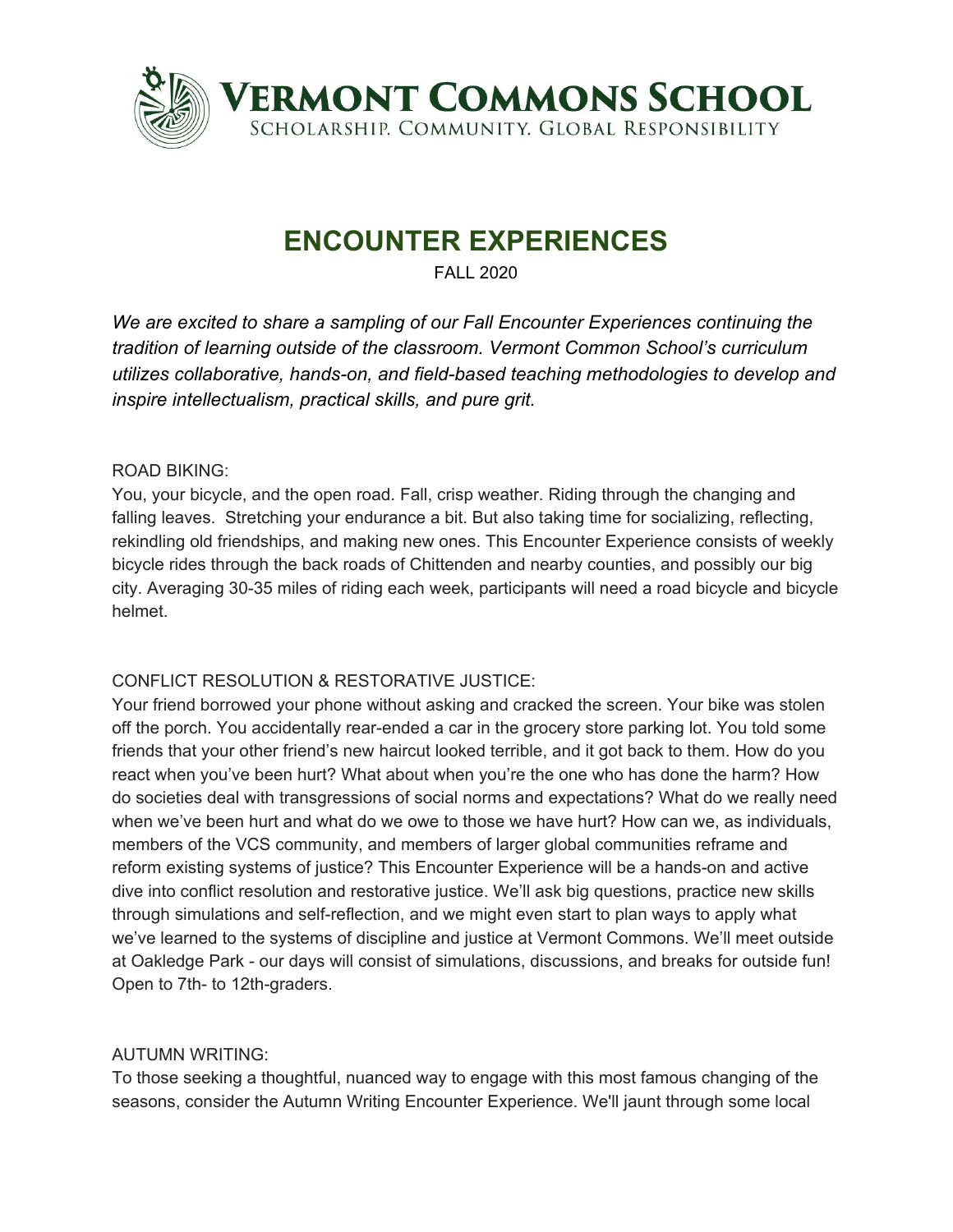

# **ERMONT COMMONS SCHOOL**

SCHOLARSHIP. COMMUNITY. GLOBAL RESPONSIBILITY

green spaces, picnic outside, share some of our favorite stories and poetry, and practice the art of writing under the shifting colors of fall in Vermont. No grammar expertise required -- this week is all about plying the craft of writing in ways that engage you. Whether your thing is stream-of-consciousness, mapping out grand epics, honing sonnets, sharing scary stories with friends, writing plays, or just journaling for yourself, this Experience is for you. Students will participate in various exercises to shake out the Covid-cobwebs, and will have opportunities to share their own creative work in a constructive, encouraging environment.

# ANDY GOLDSWORTHY SCULPTURE MAKING IN THE WOODS:

Come! Gallivant in the woods and make art with what we find there. On the first day, we will study the art of Andy Goldsworthy and other sources of inspiration. We will watch clips of films before meeting. Then we will sketch designs for what we'd like to build and model our ideas with clay. On the second and third days, we will enter the woods to gather materials and create individual sculptures. Rain or shine. After practicing giving feedback to each other, we'll plan next steps in our journals. Games may happen. On the final day, we will collaborate (distanced) to create a group design. We hope to photograph and film the process, but we will also learn the beauty of temporary art that might be blown away by wind or washed away in the rain.

## FILMMAKING:

Let's make epic movies! This Encounter Experience will meet in Burlington each Wednesday to use the city as our studio. Student filmmaking crews will create, script, shoot and edit short films that tell wild and crazy stories. This is how every filmmaker from Stephen Spielberg to Quentin Tarantino got their start. No filmmaking experience required - all abilities welcome!

## MAPPING THE LANDSCAPE:

Understanding changing ecologies absolutely depends on a set of baseline data. We will be building that dataset. Using GPS, GIS, historical documents, and other mapping tools and techniques, we will begin the multiyear process of describing the biodiversity and geophysical properties of an important piece of land. There is a possible collaboration with a University of Vermont Science grant that may come to fruition around this project. We will be outside, on foot, in all weather.

## SONGWRITING:

On this EX adventure, we will help you explore and create songs of all types. We will look at your favorite artists and examine the elements of their work; we will write our own lyrics and put those lyrics to music. Guest performers will help us think about composition and style. We will also enjoy relaxing with one another while sharing music. Musical ability is welcome, but is not